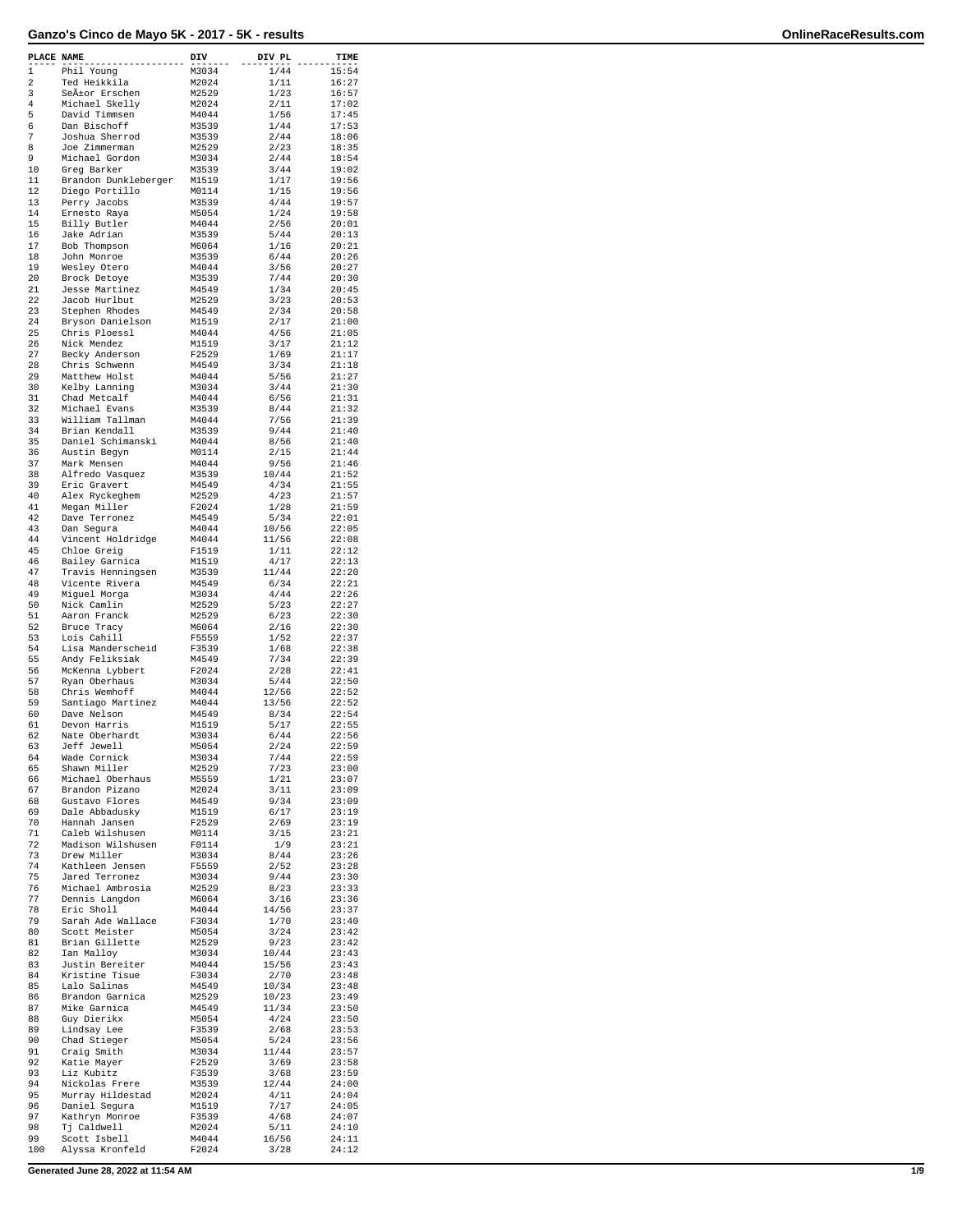| PLACE NAME |                                      | DIV            | DIV PL         | TIME           |
|------------|--------------------------------------|----------------|----------------|----------------|
| 101        | Cory Conway                          | M2024          | 6/11           | 24:14          |
| 102<br>103 | Ruben Alicea<br>Scott Ritchie        | M3539<br>M4044 | 13/44<br>17/56 | 24:15<br>24:16 |
| 104        | Amy Blair                            | F3539          | 5/68           | 24:17          |
| 105        | Kayla Nargang                        | F2529          | 4/69           | 24:17          |
| 106<br>107 | Erik Maitland<br>Brent Decastecker   | M5054<br>M3539 | 6/24<br>14/44  | 24:18<br>24:26 |
| 108        | Ryan Smieja                          | M4044          | 18/56          | 24:27          |
| 109<br>110 | Shane McAllister<br>Jared Hurlbut    | M4044<br>M2529 | 19/56<br>11/23 | 24:30<br>24:31 |
| 111        | Jerad Hoaglin                        | M3034          | 12/44          | 24:33          |
| 112        | Cory Straddt                         | M3034          | 13/44          | 24:34          |
| 113<br>114 | Jordan Cummings<br>Craig Devito      | M3034<br>M3034 | 14/44<br>15/44 | 24:35<br>24:42 |
| 115        | Darla Pike                           | F3539          | 6/68           | 24:43          |
| 116<br>117 | Dasha Campagna<br>Ryan Melloy        | F3539<br>M3539 | 7/68<br>15/44  | 24:52<br>24:54 |
| 118        | Jennifer Wilshusen                   | F4549          | 1/52           | 24:56          |
| 119        | Mario Pizano                         | M4044          | 20/56          | 24:57          |
| 120<br>121 | Kathryn Schabilion<br>Allison Kopp   | F3034<br>F3539 | 3/70<br>8/68   | 24:59<br>25:01 |
| 122        | Heather Decastecker                  | F3034          | 4/70           | 25:04          |
| 123<br>124 | Matt Walsh<br>Cody Lanning           | M4044<br>M2529 | 21/56<br>12/23 | 25:05<br>25:08 |
| 125        | Sterling Kingery                     | M4549          | 12/34          | 25:09          |
| 126        | Dylan Mejia                          | M0114          | 4/15           | 25:09          |
| 127<br>128 | Anna Raya<br>Joseph Bustos           | F2529<br>M2529 | 5/69<br>13/23  | 25:12<br>25:12 |
| 129        | David Crimmins                       | M3539          | 16/44          | 25:13          |
| 130<br>131 | Patricia Keim<br>Justin Barnes       | F6064<br>M3034 | 1/28<br>16/44  | 25:13<br>25:16 |
| 132        | Joanna Lochner                       | F4044          | 1/45           | 25:19          |
| 133        | Mike Koenig                          | M4549          | 13/34          | 25:27          |
| 134<br>135 | Timothy Bowe<br>Kathleen Evanchyk    | M3539<br>F5559 | 17/44<br>3/52  | 25:27<br>25:27 |
| 136        | Emily Speer                          | F2024          | 4/28           | 25:30          |
| 137<br>138 | Tracey Lofgren<br>Amanda Jared       | F5054<br>F3539 | 1/59<br>9/68   | 25:31<br>25:33 |
| 139        | David Cox                            | M4044          | 22/56          | 25:37          |
| 140        | Jody Sampson                         | M4549          | 14/34          | 25:40          |
| 141<br>142 | Anthony Jared<br>Nick Rhodes         | M3034<br>M0114 | 17/44<br>5/15  | 25:42<br>25:42 |
| 143        | Morgan Teel                          | F2024          | 5/28           | 25:46          |
| 144<br>145 | Josh Conger<br>Maureen Dyer          | M3539<br>F3539 | 18/44<br>10/68 | 25:47<br>25:48 |
| 146        | Alex Perales                         | M4044          | 23/56          | 25:53          |
| 147<br>148 | Kurt Johnson                         | M4044          | 24/56          | 25:57<br>25:57 |
| 149        | David McCauley<br>Bethany Carbajal   | M5559<br>F2529 | 2/21<br>6/69   | 25:58          |
| 150        | Tim Cahill                           | M5054          | 7/24           | 25:59          |
| 151<br>152 | Amber Nelson<br>John Nagle           | F3539<br>M4549 | 11/68<br>15/34 | 26:02<br>26:03 |
| 153        | Amy Deanda                           | F5054          | 2/59           | 26:03          |
| 154<br>155 | Rachel Tharp<br>Pamela Garrett       | F3034<br>F4549 | 5/70<br>2/52   | 26:06<br>26:07 |
| 156        | Douglas Mance                        | M4044          | 25/56          | 26:09          |
| 157<br>158 | Nic Caldwell<br>Leslie Lane          | M3034<br>F4044 | 18/44<br>2/45  | 26:09<br>26:13 |
| 159        | Koury Adamson                        | M2529          | 14/23          | 26:14          |
| 160        | Todd Gullickson                      | M3539          | 19/44          | 26:14          |
| 161<br>162 | Andrew Lamay<br>Marc Middleton       | M4549<br>M4549 | 16/34<br>17/34 | 26:16<br>26:16 |
| 163        | Juan Collazo                         | M65UP          | 1/15           | 26:17          |
| 164<br>165 | Roger Harbison<br>Chance Vicary      | M4044<br>M1519 | 26/56<br>8/17  | 26:20<br>26:22 |
| 166        | Amanda Pierce                        | F3034          | 6/70           | 26:23          |
| 167<br>168 | Brian Eller                          | M3034<br>F4549 | 19/44          | 26:26          |
| 169        | Jane Glawe<br>Craig Stiles           | M3539          | 3/52<br>20/44  | 26:27<br>26:29 |
| 170        | Casey Stengel                        | M6064          | 4/16           | 26:29          |
| 171<br>172 | Melissa Martinez<br>Patty Martinez   | F4044<br>F4549 | 3/45<br>4/52   | 26:30<br>26:32 |
| 173        | Kelly Oberhardt                      | F3034          | 7/70           | 26:33          |
| 174<br>175 | Kayla Maynard<br>Scott Prigge        | F2529<br>M4044 | 7/69<br>27/56  | 26:33<br>26:35 |
| 176        | Jennifer Nichols                     | F3034          | 8/70           | 26:37          |
| 177        | Dylan Black                          | M3034          | 20/44          | 26:37          |
| 178<br>179 | Wendy Lyons<br>Ernest L Moenck       | F4549<br>M5559 | 5/52<br>3/21   | 26:39<br>26:40 |
| 180        | Michael Osler                        | M3539          | 21/44          | 26:42          |
| 181<br>182 | Leslie Mitchell<br>Alex Podhirny     | F4549<br>M3034 | 6/52<br>21/44  | 26:43<br>26:43 |
| 183        | Nicholas Cozzi                       | M2024          | 7/11           | 26:43          |
| 184        | Monica Torres                        | F3034          | 9/70           | 26:44          |
| 185<br>186 | Nicole Waite<br>Larry Jones          | F3034<br>M65UP | 10/70<br>2/15  | 26:46<br>26:49 |
| 187        | Emily Duran                          | F2024          | 6/28           | 26:51          |
| 188<br>189 | David Deanda<br>Jena Hernandez       | M5054<br>F2529 | 8/24<br>8/69   | 26:51<br>26:52 |
| 190        | Juan Hernandez                       | M5559          | 4/21           | 26:54          |
| 191<br>192 | Aj Bartoluzzi                        | M3034<br>M3034 | 22/44          | 26:54<br>26:56 |
| 193        | Jeremy Garrison<br>Guadalupe Vasquez | F3539          | 23/44<br>12/68 | 26:57          |
| 194        | Samuel Stawicki                      | M6064          | $5/16$         | 26:58          |
| 195<br>196 | Brooke Rhodes<br>Andrea Laermans     | F0114<br>F3539 | 2/9<br>13/68   | 26:59<br>26:59 |
| 197        | Mike Tyler                           | M4044          | 28/56          | 26:59          |
| 198<br>199 | Alex Flores<br>Kamiel Smith          | M3034<br>F3539 | 24/44<br>14/68 | 27:00<br>27:00 |
| 200        | Adam Shell                           | M2529          | 15/23          | 27:01          |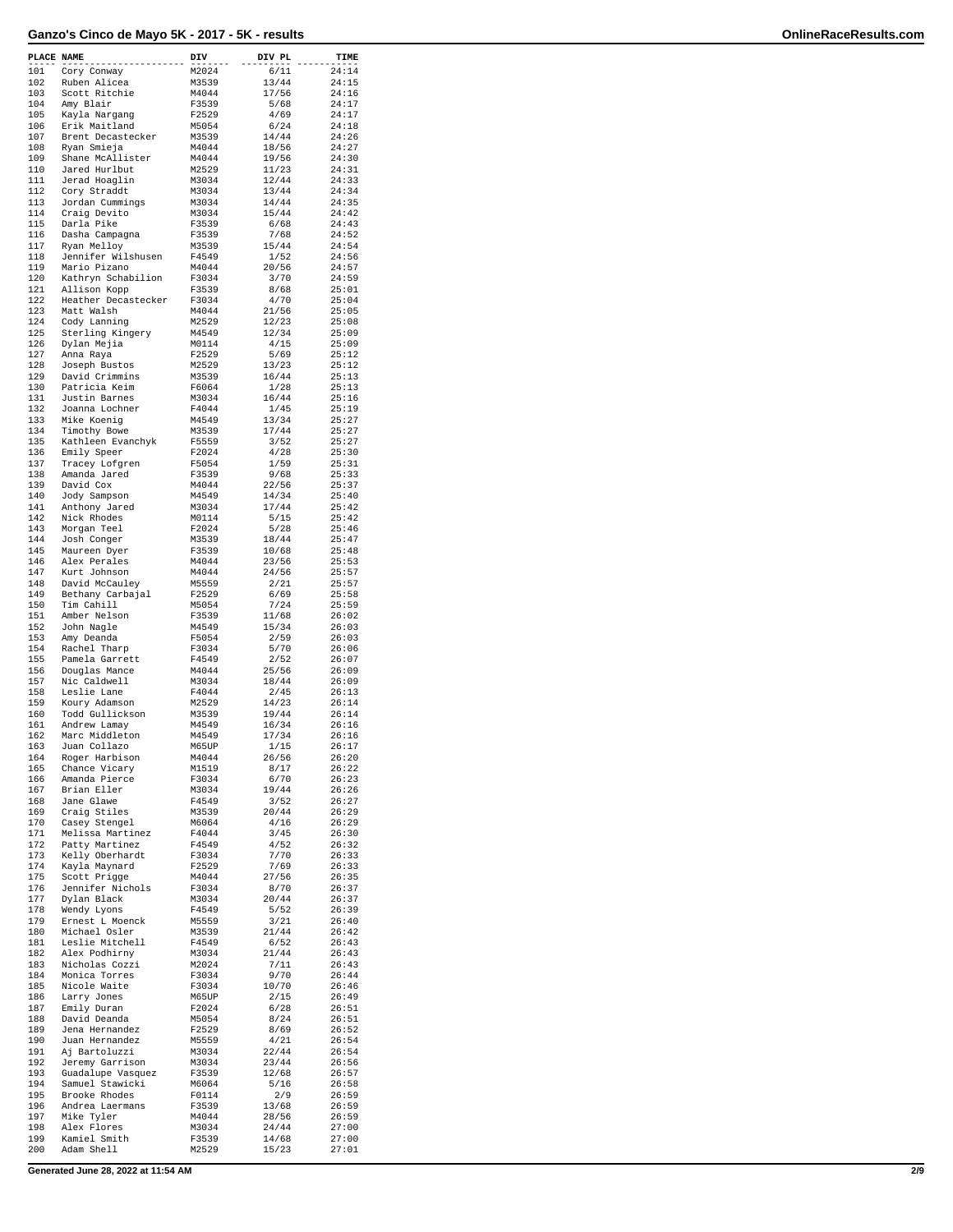| PLACE NAME |                                             | $\mathbf{D}\mathbf{IV}_{---}$ | DIV PL         | TIME           |
|------------|---------------------------------------------|-------------------------------|----------------|----------------|
| 201        | Katrina Keuning                             | F2529                         | 9/69           | 27:01          |
| 202<br>203 | Kristopher Keuning<br>Laura Newman          | M2529<br>F1519                | 16/23<br>2/11  | 27:02<br>27:05 |
| 204        | Kenneth Ashby                               | M3539                         | 22/44          | 27:07          |
| 205        | Emily Ninotta                               | F3034                         | 11/70          | 27:08          |
| 206<br>207 | John White<br>Blaine Stott                  | M5054<br>M3539                | 9/24<br>23/44  | 27:13<br>27:14 |
| 208        | Jim Lorenz                                  | M5054                         | 10/24          | 27:15          |
| 209        | Gwendolyn Yusko                             | F2529                         | 10/69          | 27:15          |
| 210        | Paula Wikle                                 | F5054                         | 3/59           | 27:17          |
| 211<br>212 | Natalie Widder<br>Landon Cahill             | F5054<br>M2529                | 4/59<br>17/23  | 27:20<br>27:20 |
| 213        | John Dengler                                | M3539                         | 24/44          | 27:21          |
| 214        | Sue Johnson                                 | F6064                         | 2/28           | 27:23          |
| 215<br>216 | Crystal Ely<br>Erin Degelman                | F2529<br>F3034                | 11/69<br>12/70 | 27:26<br>27:27 |
| 217        | Kimberly Bowman                             | F2529                         | 12/69          | 27:27          |
| 218        | Brendan Bloomer                             | M0114                         | 6/15           | 27:28          |
| 219<br>220 | Bridget Stengel                             | F5559<br>F5054                | 4/52<br>5/59   | 27:29          |
| 221        | Helen Vogel Vogel<br>Robbey Teel            | M5054                         | 11/24          | 27:29<br>27:31 |
| 222        | Corey Taylor                                | M3539                         | 25/44          | 27:32          |
| 223        | Denise Gonzales                             | F5559                         | 5/52           | 27:34          |
| 224<br>225 | Amy Johnson<br>Christina Martinez-Mcd F4549 | F5054                         | 6/59<br>7/52   | 27:35<br>27:38 |
| 226        | John Carroll                                | M5054                         | 12/24          | 27:39          |
| 227        | Courtney Camlin                             | F2024                         | 7/28           | 27:41          |
| 228<br>229 | Joyce Patzner<br>Joel Abrams                | F5559<br>M4044                | 6/52<br>29/56  | 27:44<br>27:47 |
| 230        | Hilary Condon                               | F4549                         | 8/52           | 27:47          |
| 231        | Santana Raya                                | F2024                         | 8/28           | 27:49          |
| 232        | Jeffrey Nesbitt                             | M3034                         | 25/44          | 27:53          |
| 233<br>234 | Payton Lopez<br>Scott Bullock               | M1519<br>M4044                | 9/17<br>30/56  | 27:55<br>27:55 |
| 235        | Dee Neff                                    | F4044                         | 4/45           | 28:00          |
| 236        | Sheila Castens                              | F6064                         | 3/28           | 28:01          |
| 237<br>238 | Alex Rechkemmer<br>Vikki Soliz              | M3034<br>F4044                | 26/44<br>5/45  | 28:02<br>28:04 |
| 239        | Sam Fehr                                    | M1519                         | 10/17          | 28:05          |
| 240        | Tyler Vens                                  | M3034                         | 27/44          | 28:06          |
| 241<br>242 | Michelle Koops<br>Matt Pike                 | F4549<br>M3539                | 9/52<br>26/44  | 28:07<br>28:13 |
| 243        | Franklin Reyes                              | M4044                         | 31/56          | 28:14          |
| 244        | Shari Connell                               | F4549                         | 10/52          | 28:15          |
| 245        | Bob Egan                                    | M5559                         | 5/21           | 28:16          |
| 246<br>247 | Andria Howe<br>Barry Middlemiss             | F2529<br>M4549                | 13/69<br>18/34 | 28:16<br>28:18 |
| 248        | Anthony Lopez                               | M4549                         | 19/34          | 28:18          |
| 249        | Meghan Hirst                                | F3034                         | 13/70          | 28:19          |
| 250<br>251 | Mollie Lorenz<br>Jennifer Long              | F5054<br>F3539                | 7/59<br>15/68  | 28:20<br>28:22 |
| 252        | Monica Bolton                               | F4549                         | 11/52          | 28:24          |
| 253        | Matt Westfall                               | M4044                         | 32/56          | 28:25          |
| 254<br>255 | Joel Walker                                 | M4044                         | 33/56<br>27/44 | 28:26          |
| 256        | Antanas Taylor<br>Jennifer Kammer           | M3539<br>F3034                | 14/70          | 28:29<br>28:31 |
| 257        | James Haffarnan III                         | M3539                         | 28/44          | 28:32          |
| 258        | Abbey Heiar                                 | F2529                         | 14/69          | 28:39          |
| 259<br>260 | Brian Swiss<br>Tiffany Taylor               | M4549<br>F2024                | 20/34<br>9/28  | 28:41<br>28:41 |
| 261        | Sara Moore                                  | F6064                         | 4/28           | 28:42          |
| 262        | Magdalena Gibson                            | F4044                         | 6/45           | 28:50          |
| 263<br>264 | Matt Neiber<br>Brooke Franck                | M4549<br>F3034                | 21/34<br>15/70 | 28:51<br>28:55 |
| 265        | Jeff Milne                                  | M4044                         | 34/56          | 28:56          |
| 266        | Kelly Dirksen                               | F4044                         | 7/45           | 28:57          |
| 267        | Jessikah Moliterno                          | F3539                         | 16/68          | 29:00          |
| 268<br>269 | Erin Welken<br>Gilbert Terronez             | F3034<br>M6064                | 16/70<br>6/16  | 29:00<br>29:01 |
| 270        | Kevin Lines                                 | M3034                         | 28/44          | 29:03          |
| 271        | Angie Maske-Berka                           | F3539                         | 17/68          | 29:03          |
| 272<br>273 | Kelsey Hendrickson<br>Irene Melloy          | F2024<br>F3034                | 10/28<br>17/70 | 29:04<br>29:06 |
| 274        | Richard Quintana                            | M3034                         | 29/44          | 29:06          |
| 275        | Carly Bettinardi                            | F2024                         | 11/28          | 29:06          |
| 276<br>277 | Alex Cuevas<br>Leslie Blanche               | M0114<br>F3539                | 7/15<br>18/68  | 29:08<br>29:09 |
| 278        | Anna Turner                                 | F3539                         | 19/68          | 29:15          |
| 279        | Austin Williams                             | M3539                         | 29/44          | 29:15          |
| 280        | Daniel Dodd                                 | M4549                         | 22/34          | 29:16          |
| 281<br>282 | Landon Martin<br>Brad Clevenger             | M4549<br>M5054                | 23/34<br>13/24 | 29:20<br>29:22 |
| 283        | Gina Malito                                 | F3539                         | 20/68          | 29:24          |
| 284        | Garrett Johnson                             | M3539                         | 30/44          | 29:25          |
| 285<br>286 | Katherine Moeller<br>Kristine Clevenger     | F3539<br>F4549                | 21/68<br>12/52 | 29:27<br>29:29 |
| 287        | Elise Henson                                | F3034                         | 18/70          | 29:29          |
| 288        | Jessica Williams                            | F3539                         | 22/68          | 29:30          |
| 289        | Ruben Gonzalez                              | M5054                         | 14/24          | 29:31          |
| 290<br>291 | Katie Demuth<br>Nick Ulloa                  | F3034<br>M3539                | 19/70<br>31/44 | 29:33<br>29:34 |
| 292        | Lindsey Ulloa                               | F3034                         | 20/70          | 29:34          |
| 293        | Amy Schaefer                                | F2024                         | 12/28          | 29:34          |
| 294<br>295 | Gabe Ulloa<br>Scott Gersitz                 | M0114<br>M3539                | 8/15<br>32/44  | 29:34<br>29:38 |
| 296        | Mary Beth Murray                            | F5054                         | 8/59           | 29:38          |
| 297        | Angi Varner                                 | F4044                         | 8/45           | 29:38          |
| 298        | Derek Varner                                | M4044                         | 35/56          | 29:39          |
| 299<br>300 | Jamie Bice<br>Brian Murray                  | F3034<br>M5559                | 21/70<br>6/21  | 29:39<br>29:40 |

**Generated June 28, 2022 at 11:54 AM 3/9**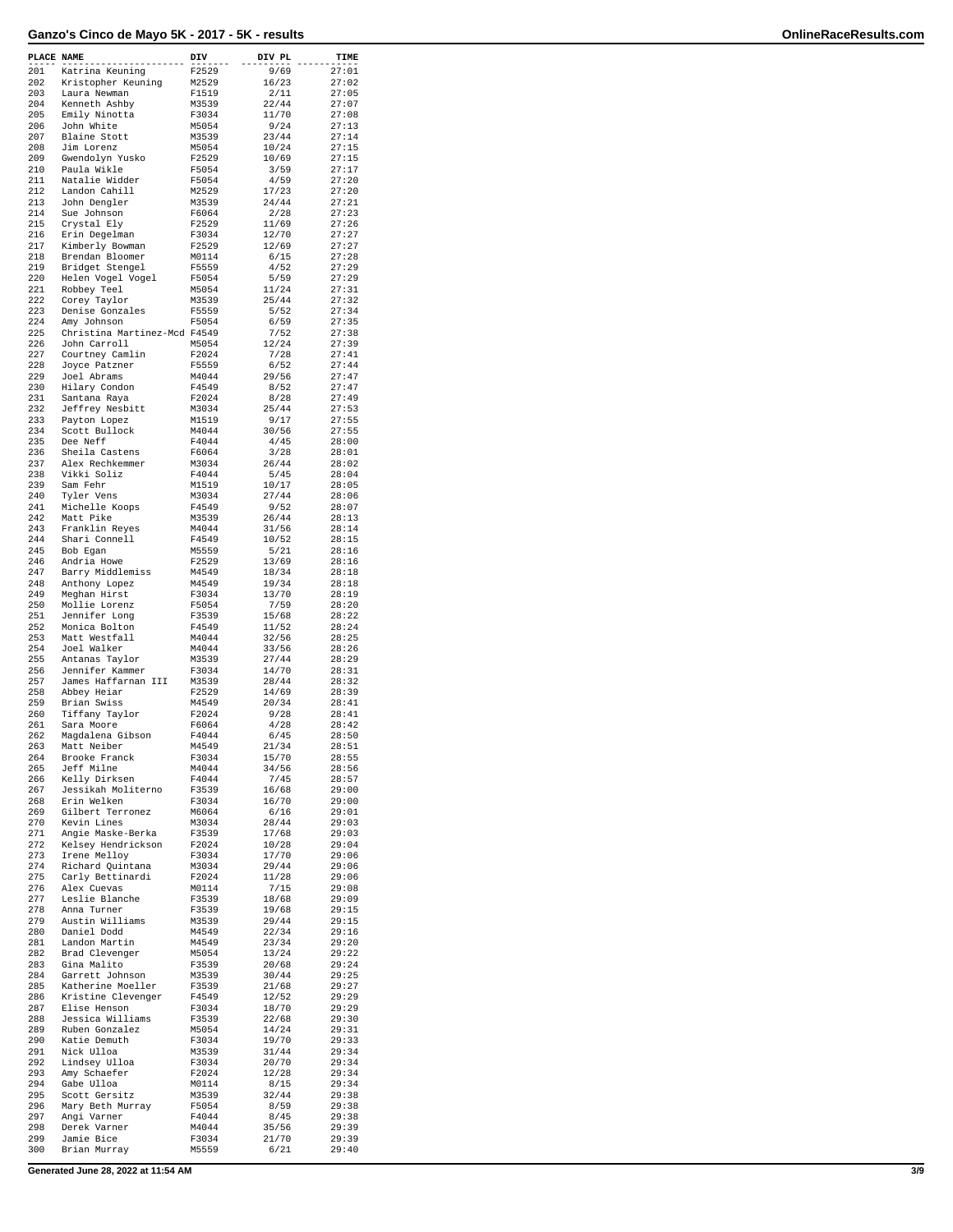| PLACE NAME |                                    | DIV            | DIV PL         | TIME           |
|------------|------------------------------------|----------------|----------------|----------------|
| 301        | Jada Schutters                     | F0114          | 3/9            | 29:41          |
| 302        | Sara Casas                         | F2529          | 15/69          | 29:45          |
| 303<br>304 | Hunter Collins<br>Brian Crow       | M1519<br>M3034 | 11/17<br>30/44 | 29:48<br>29:48 |
| 305        | Justine Kagemann                   | F1519          | 3/11           | 29:49          |
| 306        | Kasey Rumler                       | F1519          | 4/11           | 29:52          |
| 307        | Aubrey Berridge                    | F4044          | 9/45           | 29:53          |
| 308<br>309 | Stacey Zapolski                    | F4549          | 13/52          | 29:53          |
| 310        | Theresa Walter<br>Corey Dormire    | F5054<br>M4044 | 9/59<br>36/56  | 29:54<br>29:54 |
| 311        | Paul McCullough                    | M4549          | 24/34          | 29:57          |
| 312        | Debbie Block                       | F4549          | 14/52          | 29:57          |
| 313        | Betty McCullough                   | F4549          | 15/52          | 29:59          |
| 314<br>315 | Joey Perales<br>Samantha Kotch     | M2024<br>F2529 | 8/11<br>16/69  | 29:59<br>30:05 |
| 316        | Lori Brockhouse                    | F4549          | 16/52          | 30:12          |
| 317        | Brett Fells                        | M5054          | 15/24          | 30:13          |
| 318        | Melissa Shannon                    | F3539          | 23/68          | 30:15          |
| 319<br>320 | Russell Gibson                     | M4044          | 37/56          | 30:20          |
| 321        | Debbie Jackson<br>Taylor Anderson  | F3539<br>F3034 | 24/68<br>22/70 | 30:22<br>30:25 |
| 322        | Sophie Clark                       | F2529          | 17/69          | 30:28          |
| 323        | Chris Newman                       | M3034          | 31/44          | 30:29          |
| 324<br>325 | Ana Kinney                         | F5054          | 10/59<br>9/11  | 30:32          |
| 326        | Johnathan Kinney<br>Rob Fanning    | M2024<br>M4549 | 25/34          | 30:32<br>30:33 |
| 327        | Ashley Morgan                      | F3034          | 23/70          | 30:33          |
| 328        | Robert Sass                        | M65UP          | 3/15           | 30:34          |
| 329        | Braeden Mejia                      | M0114          | 9/15           | 30:36          |
| 330<br>331 | Jennifer Mejia<br>Stefanie Glider  | F4044<br>F2529 | 10/45<br>18/69 | 30:37<br>30:41 |
| 332        | Lela Elkins                        | F2529          | 19/69          | 30:42          |
| 333        | Lynn Ellerbrock                    | F3539          | 25/68          | 30:42          |
| 334        | Emily Hurlbut                      | F2529          | 20/69          | 30:44          |
| 335<br>336 | Amanda Baugous                     | F4044          | 11/45          | 30:47          |
| 337        | Sherry Whigham<br>Jacob Jett       | F6064<br>M1519 | 5/28<br>12/17  | 30:47<br>30:47 |
| 338        | Leah Quintana                      | F2529          | 21/69          | 30:48          |
| 339        | Jeff Rivera                        | M2529          | 18/23          | 30:49          |
| 340        | Emma Bealey                        | F3539          | 26/68          | 30:50          |
| 341<br>342 | Jenna Bolin<br>Derek Baustian      | F3034<br>M1519 | 24/70<br>13/17 | 30:51<br>30:56 |
| 343        | Allison Cox                        | F4044          | 12/45          | 30:59          |
| 344        | Mary Kozlov                        | F4549          | 17/52          | 31:01          |
| 345        | Michele Ottesen                    | F4549          | 18/52          | 31:01          |
| 346        | Patrick James                      | M3539          | 33/44          | 31:03          |
| 347<br>348 | Andi Masengarb<br>Anna Gibney      | F3539<br>F3034 | 27/68<br>25/70 | 31:07<br>31:12 |
| 349        | Amanda Wesson                      | F3034          | 26/70          | 31:16          |
| 350        | Melinda Mazzocco                   | F4549          | 19/52          | 31:17          |
| 351        | Darrren Garrett                    | M5054          | 16/24          | 31:19          |
| 352<br>353 | Lori Haffarnan<br>Lois Cahill      | F4549<br>F5559 | 20/52<br>7/52  | 31:19<br>31:20 |
| 354        | Jaime Solis                        | M4044          | 38/56          | 31:22          |
| 355        | Patsy Willits                      | F5054          | 11/59          | 31:22          |
| 356        | Sahra Bartolazzi                   | F3034          | 27/70          | 31:26          |
| 357<br>358 | Josh Bartolazzi<br>Jamie Hallstrom | M3034<br>M3034 | 32/44<br>33/44 | 31:28<br>31:29 |
| 359        | Page Stark                         | F2529          | 22/69          | 31:29          |
| 360        | Katie Hallstrom                    | F2529          | 23/69          | 31:29          |
| 361        | Ryan Thomas                        | M3539          | 34/44          | 31:30          |
| 362        | Samantha Raya                      | F2024          | 13/28          | 31:30          |
| 363<br>364 | Jordan Staes<br>Keely Koester      | F2529<br>F4044 | 24/69<br>13/45 | 31:30<br>31:34 |
| 365        | James Buhman                       | M65UP          | 4/15           | 31:37          |
| 366        | Christine Braden                   | F3034          | 28/70          | 31:39          |
| 367        | Debbie James                       | F5559<br>F6064 | 8/52           | 31:42          |
| 368<br>369 | Beverley Hickle<br>Heather Hanell  | F3539          | 6/28<br>28/68  | 31:43<br>31:43 |
| 370        | Bart Leavens                       | M4044          | 39/56          | 31:44          |
| 371        | Chris Cashion                      | F4549          | 21/52          | 31:45          |
| 372        | Sherri Matuszyk                    | F5054          | 12/59          | 31:48          |
| 373<br>374 | Kevin Michels<br>Heather Hartley   | M5054<br>F3034 | 17/24<br>29/70 | 31:52<br>31:57 |
| 375        | Alan Hartley                       | M3034          | 34/44          | 31:57          |
| 376        | Heidi Krafka                       | F4549          | 22/52          | 32:01          |
| 377        | Amy Massie                         | F3034          | 30/70          | 32:05          |
| 378<br>379 | Jonathan Chase<br>Cathren Falco    | M4044<br>F4549 | 40/56<br>23/52 | 32:05<br>32:07 |
| 380        | Natalie Turner                     | F0114          | 4/9            | 32:08          |
| 381        | Valerie Berryman                   | F5559          | 9/52           | 32:09          |
| 382        | Raelanda Campos                    | F3539          | 29/68          | 32:11          |
| 383<br>384 | Liz Kubitz                         | F3539          | 30/68          | 32:14          |
| 385        | Nate Whittemore<br>Dean Herrin     | M4044<br>M6064 | 41/56<br>7/16  | 32:16<br>32:18 |
| 386        | Mike Regan                         | M4549          | 26/34          | 32:19          |
| 387        | Dan Turner                         | M4044          | 42/56          | 32:21          |
| 388        | Nichole Schmidt                    | F3034          | 31/70          | 32:21          |
| 389<br>390 | Kristine Stull<br>Erin Waters      | F3034<br>F2529 | 32/70<br>25/69 | 32:21<br>32:21 |
| 391        | Paula Giudici                      | F6064          | 7/28           | 32:24          |
| 392        | Christina Taylor                   | F4044          | 14/45          | 32:24          |
| 393        | Bryan Harris                       | M3539          | 35/44          | 32:26          |
| 394        | Marcene Johnson                    | F3034          | 33/70          | 32:26          |
| 395<br>396 | Jen Cutkomp<br>Kelly Waters        | F4044<br>F2529 | 15/45<br>26/69 | 32:27<br>32:29 |
| 397        | Lindsay Cornick                    | F3034          | 34/70          | 32:30          |
| 398        | Sarah Gorham                       | F2529          | 27/69          | 32:35          |
| 399        | Michael Hueser                     | M3539          | 36/44          | 32:36          |
| 400        | Brenda Thomas                      | F5559          | 10/52          | 32:39          |

**Generated June 28, 2022 at 11:54 AM 4/9**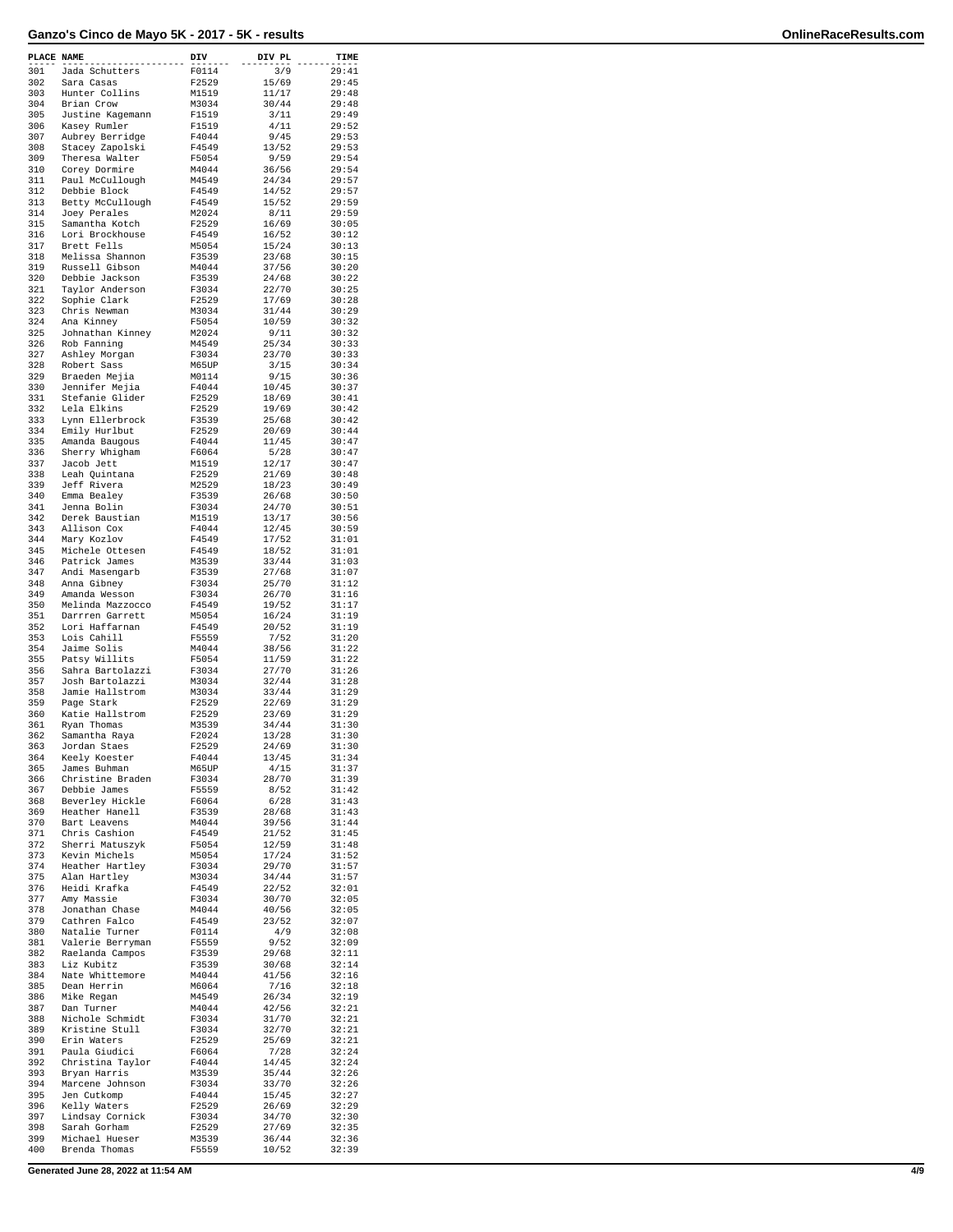| <b>PLACE NAME</b> |                                      | DIV            | DIV PL         | TIME           |
|-------------------|--------------------------------------|----------------|----------------|----------------|
| 401               | Erik Hahn                            | M4044          | 43/56          | 32:41          |
| 402               | Tessa Hahn                           | F3539          | 31/68          | 32:42          |
| 403               | Marissa Ewing                        | F2529          | 28/69          | 32:50          |
| 404               | Phil Schaefer                        | M5054          | 18/24          | 32:50          |
| 405<br>406        | Patricia Stieger<br>Linda Keitel     | F4549<br>F2529 | 24/52<br>29/69 | 32:53<br>32:55 |
| 407               | Denise Gidel                         | F5559          | 11/52          | 33:11          |
| 408               | Scott Seemann                        | M3034          | 35/44          | 33:15          |
| 409               | Kari Bullock                         | F3539          | 32/68          | 33:16          |
| 410               | Sue Henderson                        | F5559          | 12/52          | 33:19          |
| 411               | Lindsi Brooks                        | F3034          | 35/70          | 33:19          |
| 412               | Jeff Bassman                         | M65UP          | 5/15           | 33:22          |
| 413<br>414        | Katherine Garcia<br>Lori McFate      | F3034<br>F4549 | 36/70<br>25/52 | 33:28<br>33:29 |
| 415               | Shannon Garrett                      | F1519          | 5/11           | 33:31          |
| 416               | Abigail Donohoe                      | F3034          | 37/70          | 33:32          |
| 417               | Dana Linze                           | F3539          | 33/68          | 33:33          |
| 418               | Larry Kelley                         | M5559          | 7/21           | 33:35          |
| 419               | Allen Hale                           | M65UP          | 6/15           | 33:39          |
| 420               | Eric Burge                           | M5054          | 19/24          | 33:39          |
| 421<br>422        | Thomas Barber<br>Joyce Reynolds      | M3034<br>F6064 | 36/44<br>8/28  | 33:42<br>33:47 |
| 423               | Madison Reiber                       | F2529          | 30/69          | 33:48          |
| 424               | April Lanning                        | F3034          | 38/70          | 33:53          |
| 425               | Jesse Hendrickson                    | M2024          | 10/11          | 33:54          |
| 426               | Jacob Thompson                       | M3539          | 37/44          | 33:55          |
| 427               | Bob Armbrust                         | M5559          | 8/21           | 33:56          |
| 428               | Kerry Condon                         | M4549          | 27/34          | 33:58          |
| 429<br>430        | Shayla Kiddoo Frere<br>Jenel Sanford | F3034<br>F3539 | 39/70<br>34/68 | 34:00<br>34:01 |
| 431               | Swain Rilwy                          | M4044          | 44/56          | 34:02          |
| 432               | Amanda Willett                       | F2529          | 31/69          | 34:07          |
| 433               | Katie Enloe                          | F3034          | 40/70          | 34:08          |
| 434               | Jon Hoke                             | M4044          | 45/56          | 34:08          |
| 435               | Arthur Tate                          | M65UP          | 7/15           | 34:11          |
| 436               | Jenna Schweizer                      | F1519          | 6/11           | 34:13          |
| 437<br>438        | Parker Knight<br>Teriona Phillips    | F1519<br>F2024 | 7/11<br>14/28  | 34:18<br>34:29 |
| 439               | Abby Mattson                         | F3034          | 41/70          | 34:30          |
| 440               | Bobby Jones                          | M0114          | 10/15          | 34:32          |
| 441               | Donna Schoening                      | F5559          | 13/52          | 34:34          |
| 442               | Kori Ketelsen                        | F2024          | 15/28          | 34:36          |
| 443               | Michelle Craig                       | F4549          | 26/52          | 34:37          |
| 444               | Denise Musgrove                      | F5054          | 13/59          | 34:40          |
| 445<br>446        | Erin Mahr<br>Thomas Stopoulos        | F3034<br>M3539 | 42/70<br>38/44 | 34:40<br>34:42 |
| 447               | Amanda Struve                        | F3539          | 35/68          | 34:42          |
| 448               | Gwen Aleksiejczyk                    | F5559          | 14/52          | 34:48          |
| 449               | Kim Mester                           | F4044          | 16/45          | 34:48          |
| 450               | Jeff Wendland                        | M5559          | 9/21           | 34:51          |
| 451               | Hannah Grass                         | F1519          | 8/11           | 34:51          |
| 452<br>453        | Leah Tran<br>Gabriel Conger          | F2529<br>M0114 | 32/69<br>11/15 | 34:53<br>34:55 |
| 454               | Rita Jones                           | F5054          | 14/59          | 34:55          |
| 455               | Jackson Conger                       | M0114          | 12/15          | 34:55          |
| 456               | Ryan Minch                           | M3034          | 37/44          | 34:57          |
| 457               | Kelly Stuaan                         | F2529          | 33/69          | 34:57          |
| 458               | Megan Jones                          | F3539          | 36/68          | 34:58          |
| 459<br>460        | Mike Shannon                         | M5559          | 10/21          | 35:02          |
| 461               | Jadyn Michels<br>Andrea Parker       | F1519<br>F4549 | 9/11<br>27/52  | 35:05<br>35:05 |
| 462               | Elisabeth Narup                      | F2024          | 16/28          | 35:11          |
| 463               | Lisa Lefevre                         | F2024          | 17/28          | 35:12          |
| 464               | Jennifer Condon                      | F4549          | 28/52          | 35:15          |
| 465               | Erin Gehn                            | F2529          | 34/69          | 35:15          |
| 466               | Melanie Johnstone                    | F3539          | 37/68          | 35:16          |
| 467<br>468        | Juan Cuevas                          | M3539<br>M3034 | 39/44<br>38/44 | 35:17<br>35:19 |
| 469               | Calvin Truong<br>Sue Oberhaus        | F5559          | 15/52          | 35:20          |
| 470               | Penny Truong                         | F2529          | 35/69          | 35:20          |
| 471               | Chad Patzner                         | M3034          | 39/44          | 35:22          |
| 472               | Marnie Carroll                       | F5054          | 15/59          | 35:28          |
| 473               | Molly Brougham                       | F2529          | 36/69          | 35:36          |
| 474<br>475        | Lindsay Minch                        | F2529<br>M6064 | 37/69          | 35:36          |
| 476               | Robert Hickle<br>Valeria Dela Cruz   | F0114          | 8/16<br>5/9    | 35:40<br>35:42 |
| 477               | Mayra Hernandez                      | F3034          | 43/70          | 35:42          |
| 478               | Allison Hulslander                   | F2529          | 38/69          | 35:47          |
| 479               | Carol Parchert                       | F6064          | 9/28           | 35:55          |
| 480               | Sarah Jacobi                         | F3034          | 44/70          | 36:00          |
| 481               | Daniel Mayer                         | M3034          | 40/44          | 36:02          |
| 482<br>483        | Jason Scott                          | M3539<br>F3034 | 40/44<br>45/70 | 36:05          |
| 484               | Kerry Patzner<br>Caleb Harris        | M1519          | 14/17          | 36:10<br>36:13 |
| 485               | Khamyrei McQueen                     | M1519          | 15/17          | 36:14          |
| 486               | Ramiro Garcia                        | M2529          | 19/23          | 36:15          |
| 487               | Ja-Onte Webb                         | M1519          | 16/17          | 36:24          |
| 488               | Sara Johnson                         | F3034          | 46/70          | 36:28          |
| 489               | Natalie Anderson                     | F3034          | 47/70          | 36:28          |
| 490<br>491        | Theresa Cannavo<br>John C Gardner    | F5054          | 16/59          | 36:29          |
| 492               | Nickie Flockhart                     | M65UP<br>F3034 | 8/15<br>48/70  | 36:30<br>36:38 |
| 493               | Angela Duncan                        | F2529          | 39/69          | 36:39          |
| 494               | Jaime Slocum                         | F4044          | 17/45          | 36:40          |
| 495               | Susan Hamann                         | F5559          | 16/52          | 36:49          |
| 496               | Joy Schneckloth                      | F3539          | 38/68          | 36:54          |
| 497               | Kelly Robbins                        | F3539          | 39/68          | 36:58          |
| 498<br>499        | Kelsi Connell<br>Kris Castel         | F2529<br>F4044 | 40/69<br>18/45 | 36:59<br>37:09 |
| 500               | Amber Schalk                         | F3034          | 49/70          | 37:11          |
|                   |                                      |                |                |                |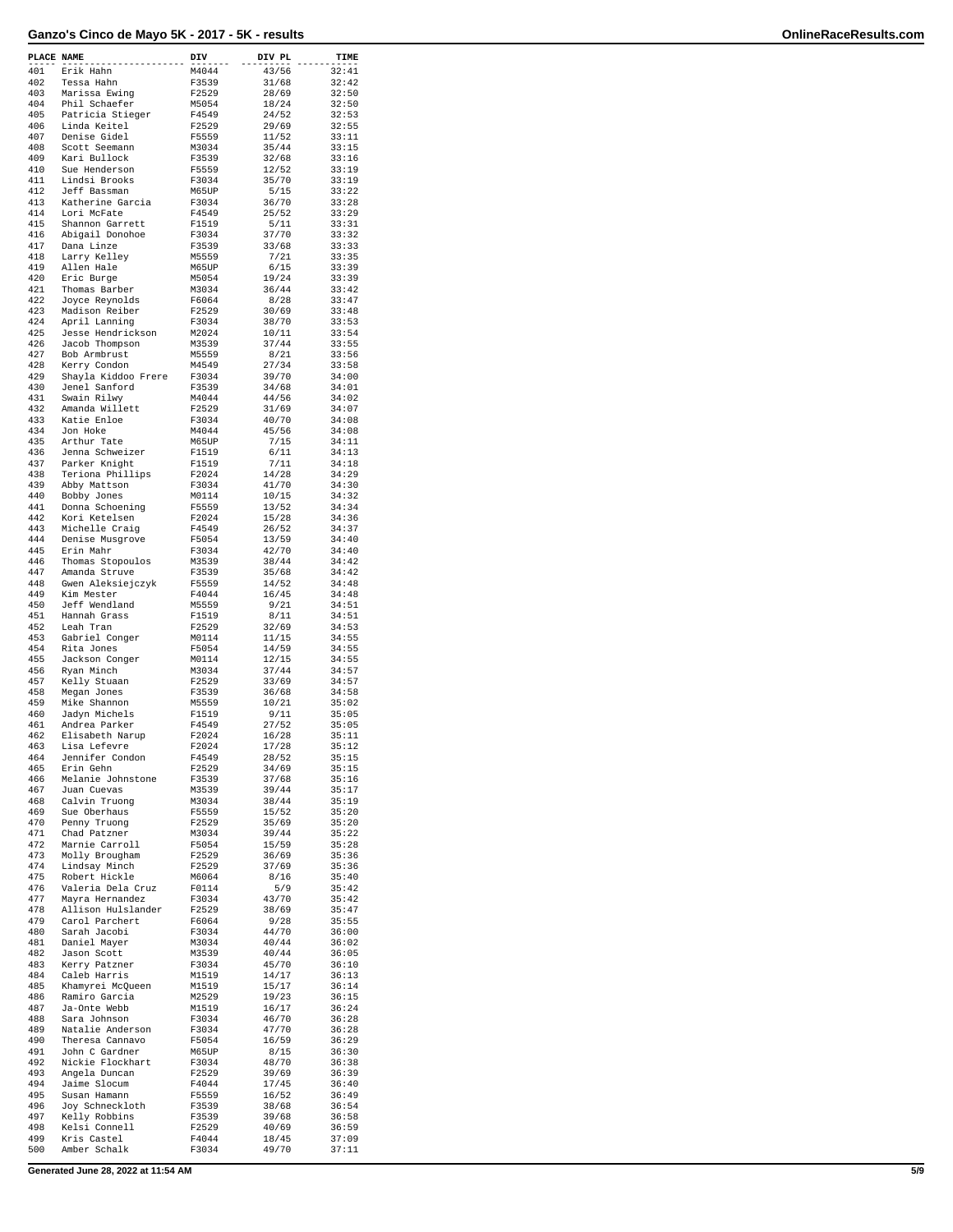| PLACE NAME |                                      | $_{---}^{\rm DIV}$ | DIV PL         | TIME           |
|------------|--------------------------------------|--------------------|----------------|----------------|
| 501        | Scott Schalk                         | M3034              | 41/44          | 37:11          |
| 502        | Nicole Franks                        | F3034              | 50/70          | 37:19          |
| 503<br>504 | Leanne MacWilliams<br>Tera Stopoulos | F2529<br>F3034     | 41/69<br>51/70 | 37:22<br>37:23 |
| 505        | Stacey Struck                        | F4044              | 19/45          | 37:23          |
| 506        | Nicole Walker                        | F4044              | 20/45          | 37:25          |
| 507<br>508 | Jessica O'Hara<br>Adria Baebler      | F3034<br>F2024     | 52/70          | 37:29          |
| 509        | Nicole Roseman                       | F2529              | 18/28<br>42/69 | 37:36<br>37:37 |
| 510        | Claire Stichter                      | F2529              | 43/69          | 37:40          |
| 511        | Kara Shannon                         | F2529              | 44/69          | 37:40          |
| 512<br>513 | Susana Santiago<br>Patty Casas       | F4549<br>F4549     | 29/52<br>30/52 | 37:46<br>37:49 |
| 514        | Tana Liske                           | F2529              | 45/69          | 37:50          |
| 515        | Hollind Englert                      | F2024              | 19/28          | 37:51          |
| 516<br>517 | Samantha Barber<br>Melissa Nunn      | F2529<br>F5054     | 46/69<br>17/59 | 37:58<br>38:02 |
| 518        | Jo A Faris                           | F65UP              | 1/13           | 38:03          |
| 519        | Holly Weigle                         | F6064              | 10/28          | 38:03          |
| 520<br>521 | Ashley Cox<br>Nellie Fox             | F2529<br>F2024     | 47/69<br>20/28 | 38:03<br>38:06 |
| 522        | Thad Lindstrom                       | M4044              | 46/56          | 38:07          |
| 523        | Todd Lindstrom                       | M4044              | 47/56          | 38:08          |
| 524<br>525 | Sarah Horr                           | F4549              | 31/52          | 38:21          |
| 526        | Diana Marriott<br>Rebecca Young      | F5054<br>F3034     | 18/59<br>53/70 | 38:25<br>38:33 |
| 527        | Cheryl Detoye                        | F5559              | 17/52          | 38:35          |
| 528        | Jett Mathew                          | M4044              | 48/56          | 38:37          |
| 529<br>530 | Sofia Simons<br>Cindy Waite          | F5054<br>F5559     | 19/59<br>18/52 | 38:43<br>38:43 |
| 531        | Brooke Giesen                        | F3539              | 40/68          | 38:46          |
| 532        | Jody Lindstrom                       | F4044              | 21/45          | 38:47          |
| 533        | Bobbi Dakota                         | F65UP              | 2/13           | 38:51          |
| 534<br>535 | Sherri Matje<br>Brett Cornish        | F3034<br>M4549     | 54/70<br>28/34 | 38:54<br>39:03 |
| 536        | Marilyn Tillotson                    | F6064              | 11/28          | 39:04          |
| 537        | Nick Simons                          | M3034              | 42/44          | 39:13          |
| 538        | Paul Lunneberg                       | M4044              | 49/56          | 39:17          |
| 539<br>540 | Dick Walden<br>Matt Burke            | M65UP<br>M4044     | 9/15<br>50/56  | 39:21<br>39:35 |
| 541        | Ashley Lopez                         | F2529              | 48/69          | 39:36          |
| 542        | Stephanie Anderson                   | F3539              | 41/68          | 39:49          |
| 543        | Melissa Moody                        | F4549              | 32/52          | 40:06          |
| 544<br>545 | Lisa Forgie<br>Mindy King            | F5559<br>F6064     | 19/52<br>12/28 | 40:11<br>40:16 |
| 546        | Cindy Lundeen                        | F5559              | 20/52          | 40:19          |
| 547        | Martha Lewis                         | F3539              | 42/68          | 40:20          |
| 548<br>549 | Syreeta Sherrod                      | F3539              | 43/68          | 40:20          |
| 550        | Lora McKeag<br>Sandra Aguirre        | F2529<br>F4549     | 49/69<br>33/52 | 40:20<br>40:22 |
| 551        | Tete Long                            | M65UP              | 10/15          | 40:22          |
| 552        | Brian Dawson                         | M4044              | 51/56          | 40:28          |
| 553<br>554 | Elizabeth Sweeney<br>Shawn Zeimet    | F2529<br>M4044     | 50/69<br>52/56 | 40:32<br>40:34 |
| 555        | Kathleen Detombe                     | F4044              | 22/45          | 40:36          |
| 556        | Tracy Zeimet                         | F4044              | 23/45          | 40:38          |
| 557        | Pat Haffarnan                        | M6064              | 9/16           | 40:42          |
| 558<br>559 | Vanessa Rose<br>Tami Peck            | F4549<br>F5054     | 34/52<br>20/59 | 40:49<br>40:59 |
| 560        | Michelle Wedemeyer                   | F2024              | 21/28          | 41:11          |
| 561        | Corinne Tate                         | F5054              | 21/59          | 41:15          |
| 562        | Jerry Waite                          | M65UP              | 11/15          | 41:16          |
| 563<br>564 | Margie Schaefer<br>Paula Maddox      | F65UP<br>F5559     | 3/13<br>21/52  | 41:17<br>41:18 |
| 565        | Riley Farley                         | F2529              | 51/69          | 41:23          |
| 566        | Beth Gress                           | F3034              | 55/70          | 41:23          |
| 567        | Dennis Mierzwa                       | M4549              | 29/34          | 41:24          |
| 568<br>569 | Cassy Dewitt<br>Darci Haigh          | F2529<br>F5054     | 52/69<br>22/59 | 41:30<br>41:33 |
| 570        | Deanna Jensen-Valliere F5054         |                    | 23/59          | 41:38          |
| 571        | Deejay O'Leary                       | F3539              | 44/68          | 41:42          |
| 572<br>573 | Heather Fanning<br>Cathy Wedemeyer   | F3539<br>F4549     | 45/68<br>35/52 | 41:47<br>41:48 |
| 574        | Laurie Catour                        | F5559              | 22/52          | 41:52          |
| 575        | Ashley Kindelsperger                 | F2024              | 22/28          | 41:59          |
| 576        | John Thompson                        | M6064              | 10/16          | 42:01          |
| 577<br>578 | Caroline Ruhl<br>Carole Krouth       | F6064<br>F6064     | 13/28<br>14/28 | 42:02<br>42:16 |
| 579        | Kathleen Nucci                       | F65UP              | 4/13           | 42:23          |
| 580        | Lee Slocum                           | M4044              | 53/56          | 42:36          |
| 581        | Ryan Fitzpatrick                     | M4549              | 30/34          | 42:37          |
| 582<br>583 | Kelly Arduser<br>Al Nelson           | F4044<br>M5559     | 24/45<br>11/21 | 42:50<br>43:09 |
| 584        | Dale Lanning                         | M6064              | 11/16          | 43:11          |
| 585        | Linda Lanning                        | F6064              | 15/28          | 43:11          |
| 586<br>587 | Tiann Boley<br>Stephaine Segura      | F3539<br>F4044     | 46/68<br>25/45 | 43:12<br>43:12 |
| 588        | Debra Haffarnan                      | F6064              | 16/28          | 43:13          |
| 589        | Jennifer Behn                        | F3034              | 56/70          | 43:13          |
| 590        | Dillon Rhodes                        | M0114              | 13/15          | 43:23          |
| 591<br>592 | John O'Donnell<br>Stacey Hoke        | M2529<br>F4044     | 20/23<br>26/45 | 43:33<br>43:37 |
| 593        | Deborah Taylor                       | F5054              | 24/59          | 43:49          |
| 594        | Nicole Melody                        | F4044              | 27/45          | 43:53          |
| 595        | Diane Dau                            | F4549              | 36/52          | 44:01          |
| 596<br>597 | Susan Reynolds<br>Lauren Cameron     | F4549<br>F2529     | 37/52<br>53/69 | 44:01<br>44:03 |
| 598        | Carmen Laermans                      | F65UP              | 5/13           | 44:03          |
| 599        | Debbie Crisci                        | F5559              | 23/52          | 44:10          |
| 600        | Angela Venes                         | F4044              | 28/45          | 44:16          |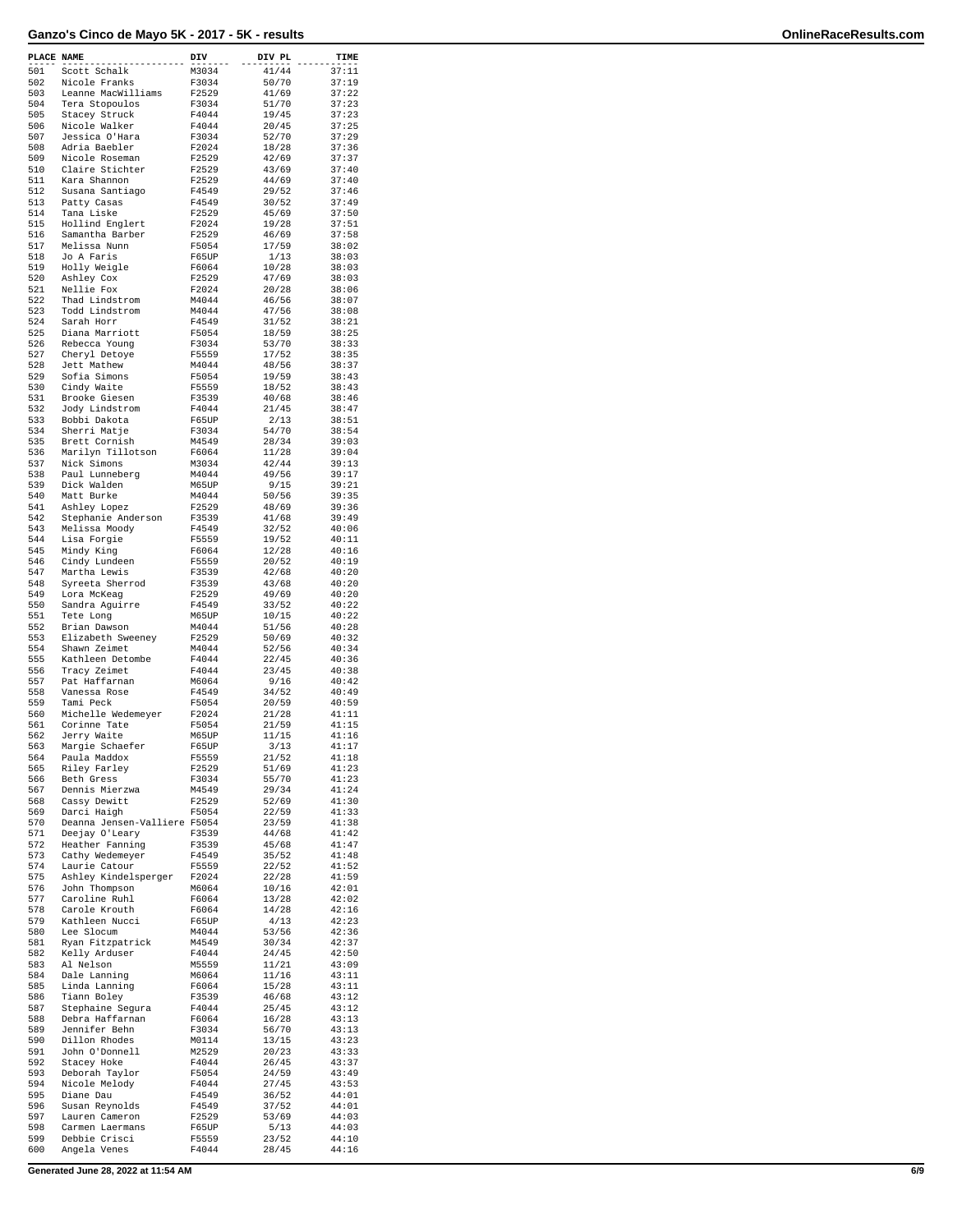| PLACE NAME |                                           | DIV            | DIV PL         | TIME           |
|------------|-------------------------------------------|----------------|----------------|----------------|
| 601        | Katy Stebens                              | F3539          | 47/68          | 44:22          |
| 602        | Chelsey Pianca                            | F2529          | 54/69          | 44:23          |
| 603<br>604 | Sue Crampton<br>Tiffany Anderson          | F5559<br>F3539 | 24/52<br>48/68 | 44:36<br>44:45 |
| 605        | Jenny Culp                                | F3539          | 49/68          | 44:46          |
| 606        | Lisa Weber                                | F5559          | 25/52          | 44:47          |
| 607<br>608 | Eryn Ramos<br>Lori Jewell                 | F4044<br>F5054 | 29/45<br>25/59 | 44:58<br>45:23 |
| 609        | Darla Baxter                              | F4549          | 38/52          | 45:23          |
| 610        | Barry Cheeney                             | M5559          | 12/21          | 45:29          |
| 611        | Floria Moore                              | F65UP          | 6/13<br>57/70  | 45:33          |
| 612<br>613 | Kassie Johnson<br>Cheryl Biermann         | F3034<br>F4044 | 30/45          | 45:38<br>45:48 |
| 614        | James Jordan                              | M4549          | 31/34          | 45:48          |
| 615        | Karen Carney                              | F5559<br>F5559 | 26/52          | 45:50          |
| 616<br>617 | Barb Siefker<br>Bob Rupp                  | M5559          | 27/52<br>13/21 | 45:50<br>45:51 |
| 618        | Maegan Neil                               | F0114          | 6/9            | 45:54          |
| 619        | Katie Eckstein                            | F5054          | 26/59          | 45:56          |
| 620<br>621 | Christel Seemann<br>Bob Johnson           | F4549<br>M5559 | 39/52<br>14/21 | 46:01<br>46:07 |
| 622        | Mason Neil                                | M0114          | 14/15          | 46:18          |
| 623        | Alicia Shelbrack                          | F2529          | 55/69          | 46:19          |
| 624<br>625 | Marian Stasukewicz<br>Carleigh Argenta    | F65UP<br>F0114 | 7/13<br>7/9    | 46:34<br>46:37 |
| 626        | Diane Middlemiss                          | F3539          | 50/68          | 46:41          |
| 627        | Sue Speer                                 | F5054          | 27/59          | 46:42          |
| 628<br>629 | Kathy Anderson<br>Art Wentworth           | F65UP<br>M5054 | 8/13<br>20/24  | 46:44<br>46:47 |
| 630        | Jennifer Collins                          | F4044          | 31/45          | 46:48          |
| 631        | Jean Huinker                              | F5559          | 28/52          | 46:53          |
| 632        | Keerstyn Iseman                           | F2024<br>M5559 | 23/28          | 46:54<br>46:55 |
| 633<br>634 | Brian Huinker<br>Teresa Walter            | F5559          | 15/21<br>29/52 | 47:01          |
| 635        | Jenard Houston                            | M4044          | 54/56          | 47:04          |
| 636        | Kendra Houston                            | F3539          | 51/68          | 47:05          |
| 637<br>638 | Norma King<br>Stacy Vetter-Grau           | F6064<br>F4549 | 17/28<br>40/52 | 47:06<br>47:07 |
| 639        | Jane Gumpert                              | F5559          | 30/52          | 47:07          |
| 640        | Tammy Storjohann                          | F5054          | 28/59          | 47:08          |
| 641<br>642 | Martha Gartner<br>Paul Gartner            | F6064<br>M6064 | 18/28<br>12/16 | 47:17<br>47:18 |
| 643        | Lora R Reyes                              | F3539          | 52/68          | 47:23          |
| 644        | Casie Morehead                            | F3034          | 58/70          | 47:23          |
| 645<br>646 | Becky Wentworth<br>Amber Castro           | F5054<br>F2529 | 29/59<br>56/69 | 47:27<br>47:36 |
| 647        | Robin Gaines                              | F4549          | 41/52          | 47:39          |
| 648        | Laura Salzillo                            | F4549          | 42/52          | 47:40          |
| 649<br>650 | Ashley Varner                             | F3539<br>M4549 | 53/68<br>32/34 | 47:40<br>47:44 |
| 651        | Gerardo Pavano<br>Sue Martin              | F5559          | 31/52          | 47:46          |
| 652        | Kathy Kroyal Runge                        | F5559          | 32/52          | 47:58          |
| 653        | John Connell                              | M5559          | 16/21          | 47:59          |
| 654<br>655 | Jayne No Payne No Ga R F5559<br>Anji Neil | F4044          | 33/52<br>32/45 | 47:59<br>48:04 |
| 656        | Sarah Schmidt                             | F3539          | 54/68          | 48:05          |
| 657        | Katie Brown                               | F3539          | 55/68          | 48:05          |
| 658<br>659 | Danah Kleppe<br>Amber Stroehle            | F3539<br>F3539 | 56/68<br>57/68 | 48:07<br>48:11 |
| 660        | Penny Jacobi                              | F6064          | 19/28          | 48:11          |
| 661        | Amber Ehrecke                             | F4044          | 33/45          | 48:12          |
| 662<br>663 | Vicki Janney<br>Linda Selby               | F5054<br>F5054 | 30/59<br>31/59 | 48:12<br>48:15 |
| 664        | Emily Dobmeier                            | F3034          | 59/70          | 48:16          |
| 665        | Denise Ware                               | F5054          | 32/59          | 48:17          |
| 666<br>667 | Kathy Cornish<br>Shawn Jackson            | F4549<br>M2024 | 43/52<br>11/11 | 48:22<br>48:28 |
| 668        | Abby Burger                               | F2024          | 24/28          | 48:29          |
| 669        | Susie Cheeney                             | F5559          | 34/52          | 48:35          |
| 670<br>671 | Sarah Hichwa<br>Andrea Bonetto            | F2024<br>F2024 | 25/28<br>26/28 | 48:39<br>48:39 |
| 672        | Krissy Craddick                           | F6064          | 20/28          | 48:40          |
| 673        | Susan Villareal                           | F6064          | 21/28          | 48:40          |
| 674<br>675 | April Smith<br>Evalyn Reed                | F3034<br>F3539 | 60/70<br>58/68 | 48:41<br>48:42 |
| 676        | Rose Kelly                                | F5054          | 33/59          | 48:43          |
| 677        | Angela Timper                             | F3539          | 59/68          | 48:50          |
| 678<br>679 | Kim Tyler                                 | F5559          | 35/52          | 48:59          |
| 680        | Britney Roseman<br>Roland Ford            | F2529<br>M6064 | 57/69<br>13/16 | 48:59<br>49:01 |
| 681        | Rick Barlett                              | M4044          | 55/56          | 49:02          |
| 682        | Melissa Barlett                           | F4044          | 34/45          | 49:02          |
| 683<br>684 | Connie Johnson<br>Sheryl Mascaro          | F5559<br>F5559 | 36/52<br>37/52 | 49:11<br>49:11 |
| 685        | Julie Anderson                            | F5559          | 38/52          | 49:14          |
| 686        | Angela Rodriguez-Finch F5054              |                | 34/59          | 49:19          |
| 687        | Mason Fuller                              | M1519<br>F5054 | 17/17          | 49:34<br>49:35 |
| 688<br>689 | Merri Leigh<br>Lisa Pelzer                | F5054          | 35/59<br>36/59 | 49:37          |
| 690        | Heather Conrad                            | F3539          | 60/68          | 49:37          |
| 691        | Ben Villareal                             | M5559          | 17/21          | 49:40          |
| 692<br>693 | Carl Anderson<br>Ludeen Bereiter          | M65UP<br>F4549 | 12/15<br>44/52 | 49:41<br>49:51 |
| 694        | Amanda Alger                              | F3034          | 61/70          | 49:53          |
| 695        | Gary Parker                               | M6064          | 14/16          | 50:01          |
| 696<br>697 | Lois Alger<br>Linda Herrin                | F6064<br>F5559 | 22/28<br>39/52 | 50:01<br>50:08 |
| 698        | Cindy Murguia                             | F65UP          | 9/13           | 50:08          |
| 699        | Cammie Macmillan                          | F3539          | 61/68          | 50:16          |
| 700        | Courtney Ketelsen                         | F2529          | 58/69          | 50:20          |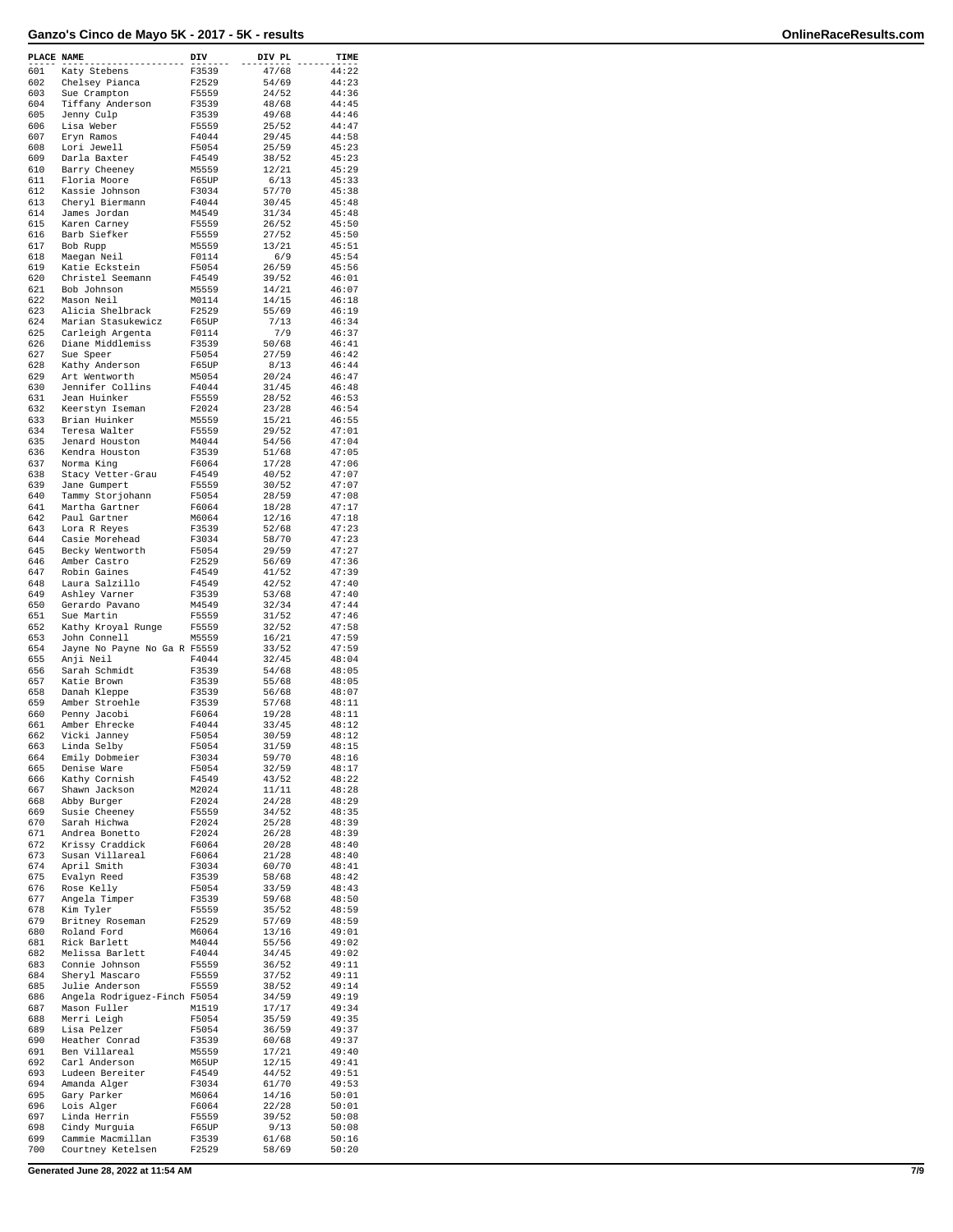| PLACE NAME |                                       | DIV            | DIV PL         | TIME           |
|------------|---------------------------------------|----------------|----------------|----------------|
| 701        | Kaylie Newman                         | F2529          | 59/69          | 50:23          |
| 702        | Marcus Lira                           | M3539          | 41/44          | 50:25          |
| 703<br>704 | Jodi Neiber<br>David Jaeggi           | F4044<br>M3539 | 35/45<br>42/44 | 50:26<br>50:27 |
| 705        | Dianne Egan                           | F5559          | 40/52          | 50:35          |
| 706        | Julie Bloomfield                      | F4549          | 45/52          | 50:49          |
| 707        | Terry Bloomfield                      | M4549          | 33/34          | 50:50          |
| 708<br>709 | Theresa Even<br>Jennifer Houy         | F5054<br>F2529 | 37/59<br>60/69 | 50:54<br>50:59 |
| 710        | Michelle Houy                         | F5054          | 38/59          | 50:59          |
| 711        | Cynthia Michels                       | F5559          | 41/52          | 51:07          |
| 712        | Lois Frueh                            | F5559          | 42/52          | 51:09          |
| 713<br>714 | Michael Frueh<br>Joe Johnson          | M5559<br>M2529 | 18/21<br>21/23 | 51:09<br>51:10 |
| 715        | Jill Larkin                           | F4549          | 46/52          | 51:10          |
| 716        | Louise Ramirez                        | F6064          | 23/28          | 51:30          |
| 717        | Mia Schutters                         | F0114          | 8/9            | 51:33          |
| 718<br>719 | Erica Pauli<br>Aracely Schutters      | F3539<br>F4044 | 62/68<br>36/45 | 51:38<br>51:38 |
| 720        | Christina Jewell                      | F5054          | 39/59          | 51:41          |
| 721        | Amber Fox                             | F3034          | 62/70          | 51:49          |
| 722<br>723 | Beth Hoffman                          | F5054<br>F5559 | 40/59<br>43/52 | 51:50<br>51:52 |
| 724        | Jennifer Wendland<br>Rhonda Reyes     | F5054          | 41/59          | 51:54          |
| 725        | David Motz                            | M65UP          | 13/15          | 51:56          |
| 726        | Brad Frei                             | M5054          | 21/24          | 52:09          |
| 727<br>728 | Brooke Adams<br>Kittie Mettler        | F4549<br>F5054 | 47/52<br>42/59 | 52:10<br>52:17 |
| 729        | Amy Rochau                            | F5054          | 43/59          | 52:23          |
| 730        | Michelle Mendoza                      | F5054          | 44/59          | 52:23          |
| 731        | Ann Jones                             | F4549          | 48/52          | 52:30          |
| 732<br>733 | Deborah Argenta<br>Teresa Van Alsburg | F5054<br>F5054 | 45/59<br>46/59 | 52:30<br>52:32 |
| 734        | Amy Darnell                           | F3034          | 63/70          | 53:15          |
| 735        | Shelley Siebel                        | F4044          | 37/45          | 53:19          |
| 736        | Julie Linville                        | F3034          | 64/70          | 53:23          |
| 737<br>738 | Terri Stanger<br>Dawn Allison         | F4549<br>F4044 | 49/52<br>38/45 | 53:26<br>53:26 |
| 739        | Bette Meade                           | F5559          | 44/52          | 53:27          |
| 740        | Rob Ramsdale                          | M3034          | 43/44          | 53:33          |
| 741        | Josh Morehead                         | M3034          | 44/44          | 53:34          |
| 742<br>743 | Abby Bollengier<br>Traci McCory       | F3539<br>F3539 | 63/68<br>64/68 | 53:38<br>53:39 |
| 744        | Kandra Blumenshein                    | F5054          | 47/59          | 53:43          |
| 745        | Melissa Blumenshein                   | F2529          | 61/69          | 53:44          |
| 746        | Angie Paprocki                        | F4044          | 39/45          | 53:45          |
| 747<br>748 | Jennifer Sholl<br>Julie Ramsdale      | F4044<br>F3034 | 40/45<br>65/70 | 53:45<br>53:45 |
| 749        | Deb Guyette                           | F65UP          | 10/13          | 53:59          |
| 750        | Dean Guyette                          | M65UP          | 14/15          | 53:59          |
| 751        | Nick O'Brien                          | M2529          | 22/23          | 54:00          |
| 752<br>753 | Stephani Doonan<br>Tiffany Johnston   | F5054<br>F2529 | 48/59<br>62/69 | 54:04<br>54:06 |
| 754        | Veronica Pianca                       | F5559          | 45/52          | 54:08          |
| 755        | Cynthia Orourke                       | F5054          | 49/59          | 54:08          |
| 756        | Alexandra Hinz                        | F2529          | 63/69          | 54:08          |
| 757<br>758 | Tia Gendron<br>Jeff O'Rourke          | F5054<br>M6064 | 50/59<br>15/16 | 54:12<br>54:15 |
| 759        | Gayla Ganahl                          | F4549          | 50/52          | 54:17          |
| 760        | Rick Pianca                           | M5559          | 19/21          | 54:19          |
| 761<br>762 | Tyrone Phillips                       | M4044          | 56/56          | 54:20          |
| 763        | Dale Lallier<br>Rob Schmit            | M5054<br>M5054 | 22/24<br>23/24 | 54:33<br>54:33 |
| 764        | Lisa Mangels                          | F5054          | 51/59          | 54:40          |
| 765        | Dawn Deem                             | F4549          | 51/52          | 54:40          |
| 766<br>767 | Lori Ortiz<br>Chelsea Ortiz           | F5559          | 46/52<br>64/69 | 54:42          |
| 768        | Jean Ruefer                           | F2529<br>F5559 | 47/52          | 54:44<br>54:44 |
| 769        | Rachel Gartner                        | F3034          | 66/70          | 54:44          |
| 770        | Michele O'Brien                       | F5054          | 52/59          | 55:02          |
| 771<br>772 | Nicholas Cunningham<br>Amanda Mendoza | M3539<br>F2529 | 43/44<br>65/69 | 55:44<br>55:45 |
| 773        | Bob Vermast                           | M4549          | 34/34          | 55:59          |
| 774        | Lexi Reyes                            | F0114          | 9/9            | 55:59          |
| 775        | Stephanie Boyer                       | F3034          | 67/70          | 55:59          |
| 776<br>777 | Christina Reyes<br>Elisha Arguello    | F3539<br>F4044 | 65/68<br>41/45 | 55:59<br>56:00 |
| 778        | Jan Hofer                             | F6064          | 24/28          | 56:12          |
| 779        | Tina Sims                             | F5559          | 48/52          | 56:13          |
| 780        | Lorri Lund                            | F6064          | 25/28          | 56:14          |
| 781<br>782 | Susan Richards<br>Hope Newton         | F3539<br>F3034 | 66/68<br>68/70 | 56:16<br>56:17 |
| 783        | Katie Hutson                          | F2024          | 27/28          | 56:24          |
| 784        | Stefani Kelsey                        | F2024          | 28/28          | 56:25          |
| 785        | Jaime De La Cruz                      | F2529          | 66/69          | 56:37          |
| 786<br>787 | Lori Crane<br>Chris Barber            | F5054<br>F5054 | 53/59<br>54/59 | 56:37<br>56:47 |
| 788        | Patti McFate                          | F5054          | 55/59          | 56:51          |
| 789        | Linda Jenson                          | F6064          | 26/28          | 56:51          |
| 790        | Jean Johnson                          | F5054          | 56/59          | 56:51          |
| 791<br>792 | Michelle Ruefer<br>Nikolai Kozlov     | F2529<br>M0114 | 67/69<br>15/15 | 56:53<br>57:02 |
| 793        | Brandon Goodrich                      | M2529          | 23/23          | 57:10          |
| 794        | Emily Wilson                          | F3034          | 69/70          | 57:26          |
| 795<br>796 | Lynn Fox-Johnson<br>Kevin Johnson     | F5054<br>M5559 | 57/59<br>20/21 | 57:28          |
| 797        | Annette Lafollette                    | F5559          | 49/52          | 57:29<br>57:29 |
| 798        | Hannah Brammer                        | F2529          | 68/69          | 57:38          |
| 799        | Toni Robertson                        | F65UP          | 11/13          | 57:40          |
| 800        | Kacie Vaughn                          | F2529          | 69/69          | 57:40          |

**Generated June 28, 2022 at 11:54 AM 8/9**